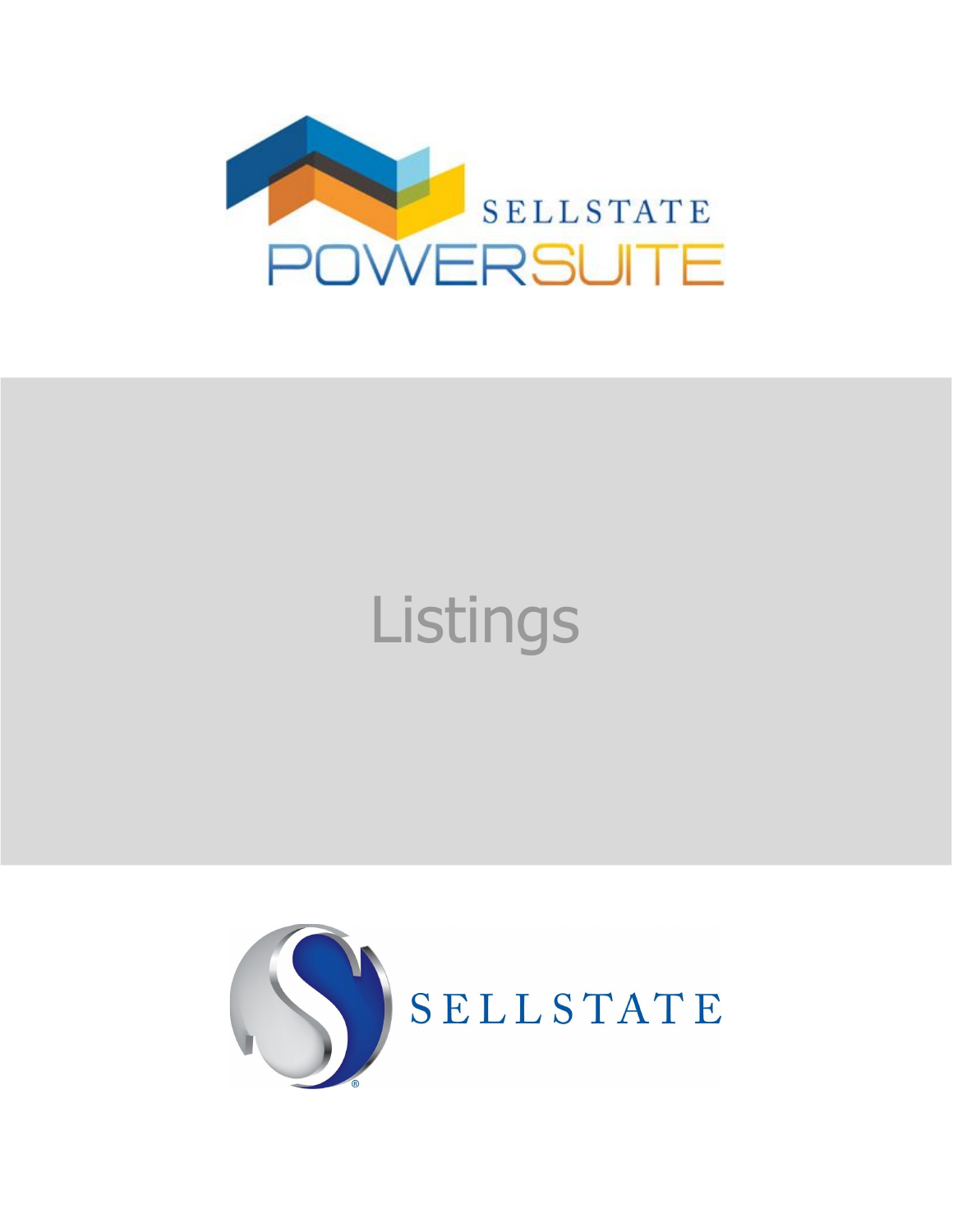\_



Listings Listings | Featured Listings **Featured Searches | Open Houses Preferred Listing Manager** 

Listings are the properties you currently have for sale and properties you have sold in the past. Managing your listings within Power Suite has never been easier!

To get started, go to the Listings App within Power Suite and select **Listings** which will direct you to the Listing Manager:

\_\_\_\_\_\_\_\_\_\_\_\_\_\_\_\_\_\_\_\_\_\_\_\_\_\_\_\_\_\_\_\_\_\_\_\_\_\_\_\_\_\_\_\_\_\_\_\_\_\_\_\_\_\_\_\_\_\_\_\_\_\_\_\_\_\_\_\_\_\_\_\_\_\_\_\_\_\_\_\_\_\_\_\_\_\_\_\_\_\_\_\_\_\_\_\_\_\_\_\_\_\_\_\_\_\_\_\_\_\_\_\_\_\_\_\_\_\_\_\_\_\_\_\_\_\_\_\_\_\_\_\_\_\_\_\_\_\_\_\_\_\_



You can search your MLS sourced listings by area, zip, address, MLS#, Status, Type, and whether or not it's hidden or public.





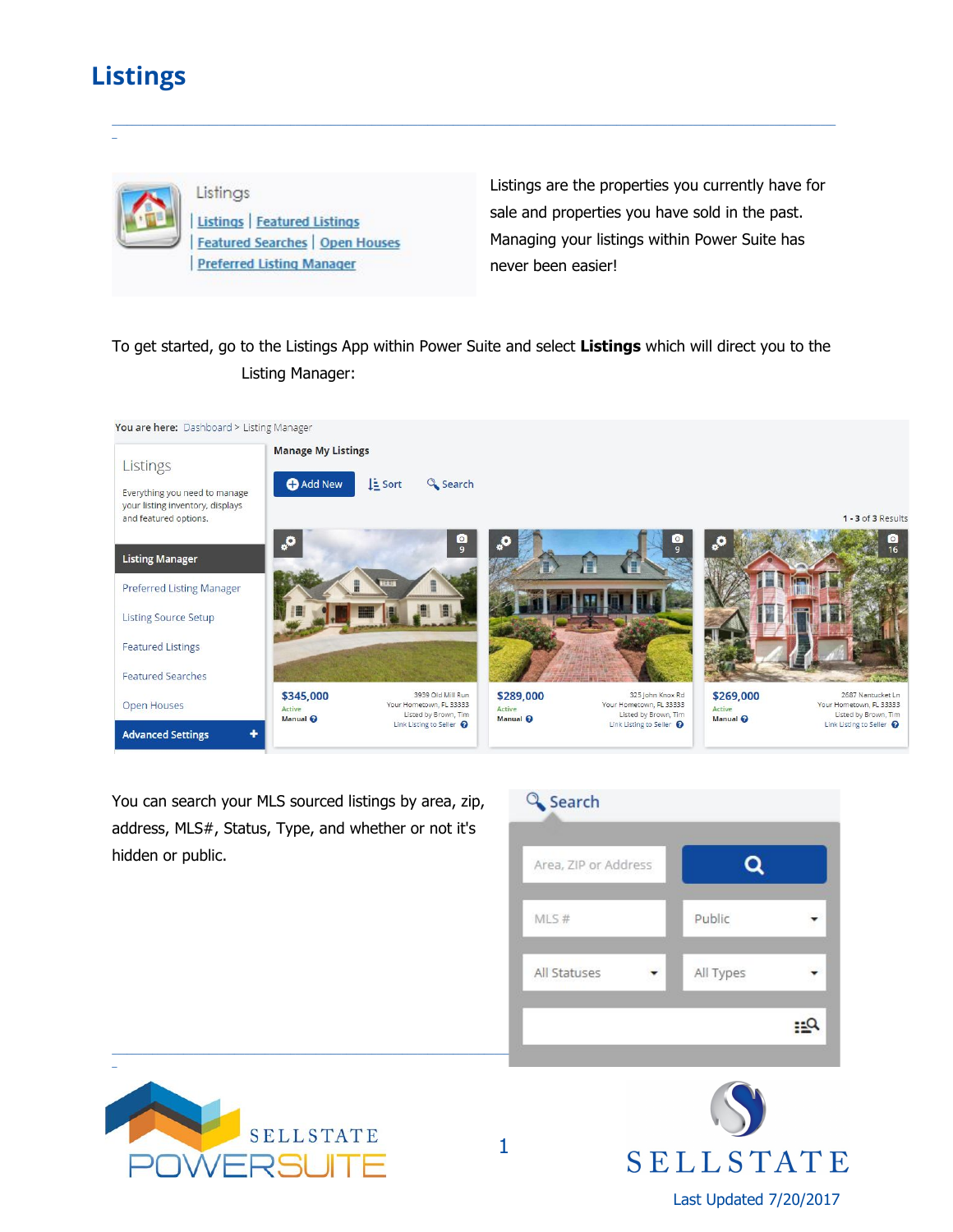\_

Sort your listing with a breeze by price (high to Low or Low to High), Newest, and Expiring Soon.

And add new listings manually, all with the click of a button.



LE Sort & Search Price (High to Low) Price (Low to High) **Newest Expiring Soon** 

If you wish to manually enter your listings, follow these steps:

- 1. Click the Add New button
- 2. Enter the basic property information

### **Add Basic Listing Information**

| Address (ex. 12345 N Main St Apt 1)*                      |                     |                            |                                           |         |
|-----------------------------------------------------------|---------------------|----------------------------|-------------------------------------------|---------|
| Street #, Direction, Name, Unit ex: 12345 N Main St Apt 1 |                     |                            |                                           | ex: 101 |
| $City^*$                                                  |                     | State                      | $Zip*$                                    |         |
| Type <sup>*</sup>                                         | Status <sup>*</sup> | Price <sup>*</sup>         | $\blacktriangledown$<br><b>Listing ID</b> |         |
| $\overline{\phantom{a}}$                                  |                     | $\overline{\phantom{a}}$   |                                           |         |
| Agent*                                                    | Co-Agent            |                            |                                           |         |
| <b>EQ</b>                                                 |                     | $E^Q$                      |                                           |         |
|                                                           | Cancel              | <b>Save &amp; Continue</b> |                                           |         |
|                                                           |                     |                            |                                           |         |

\_\_\_\_\_\_\_\_\_\_\_\_\_\_\_\_\_\_\_\_\_\_\_\_\_\_\_\_\_\_\_\_\_\_\_\_\_\_\_\_\_\_\_\_\_\_\_\_\_\_\_\_\_\_\_\_\_\_\_\_\_\_\_\_\_\_\_\_\_\_\_\_\_\_\_\_\_\_\_\_\_\_\_\_\_\_\_\_\_\_\_\_\_\_\_\_\_\_\_\_\_\_\_\_\_\_\_\_\_\_\_\_\_\_\_\_\_\_\_\_\_\_\_\_\_\_\_\_\_\_\_\_\_\_\_\_\_\_\_\_\_\_



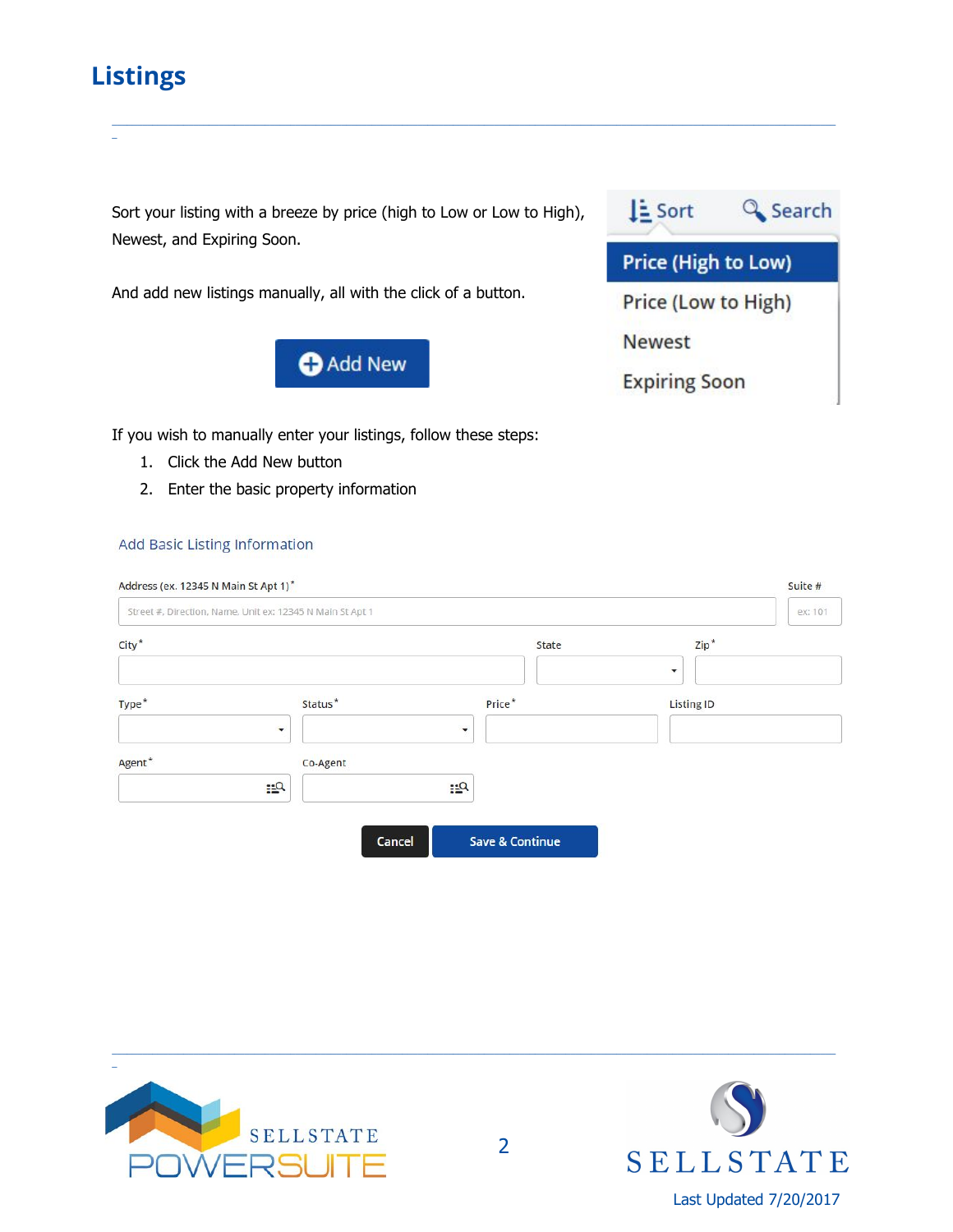

\_

3. Add the Beds, Baths, SQ FT, etc.

## Property Information

| Bed(s)             | Bath Room(s)     | Full Bath(s)      | $1/2$ Bath(s)              |                       | $3/4$ Bath(s) |
|--------------------|------------------|-------------------|----------------------------|-----------------------|---------------|
| <b>Square Feet</b> | Lot Size (acres) | <b>Year Built</b> |                            | <b>Property Style</b> |               |
|                    |                  | Cancel            | <b>Save &amp; Continue</b> |                       |               |

\_\_\_\_\_\_\_\_\_\_\_\_\_\_\_\_\_\_\_\_\_\_\_\_\_\_\_\_\_\_\_\_\_\_\_\_\_\_\_\_\_\_\_\_\_\_\_\_\_\_\_\_\_\_\_\_\_\_\_\_\_\_\_\_\_\_\_\_\_\_\_\_\_\_\_\_\_\_\_\_\_\_\_\_\_\_\_\_\_\_\_\_\_\_\_\_\_\_\_\_\_\_\_\_\_\_\_\_\_\_\_\_\_\_\_\_\_\_\_\_\_\_\_\_\_\_\_\_\_\_\_\_\_\_\_\_\_\_\_\_\_\_

#### 4. Add the property Features & Amenities like:

|    | a. Appliances | <b>Features &amp; Amenities</b> |     |
|----|---------------|---------------------------------|-----|
|    | b. Assessed   |                                 |     |
|    | Fees          | <b>Amenities</b>                | Add |
|    | c. Community  |                                 |     |
|    | d. Cooling    | <b>Appliances</b>               | Add |
| e. | Exterior      |                                 |     |
|    | <b>Build</b>  | <b>Assessed Fees</b>            | Add |
| f. | Exterior      |                                 |     |
|    | Features      | <b>Building Construction</b>    | Add |
| g. | Flooring      |                                 |     |
| h. | Heating       | <b>Community</b>                | Add |
| i. | etc           |                                 |     |

## **-->DON'T FORGET TO SAVE<--**

Cancel

**Save & Continue** 





\_\_\_\_\_\_\_\_\_\_\_\_\_\_\_\_\_\_\_\_\_\_\_\_\_\_\_\_\_\_\_\_\_\_\_\_\_\_\_\_\_\_\_\_\_\_\_\_\_\_\_\_\_\_\_\_\_\_\_\_\_\_\_\_\_\_\_\_\_\_\_\_\_\_\_\_\_\_\_\_\_\_\_\_\_\_\_\_\_\_\_\_\_\_\_\_\_\_\_\_\_\_\_\_\_\_\_\_\_\_\_\_\_\_\_\_\_\_\_\_\_\_\_\_\_\_\_\_\_\_\_\_\_\_\_\_\_\_\_\_\_\_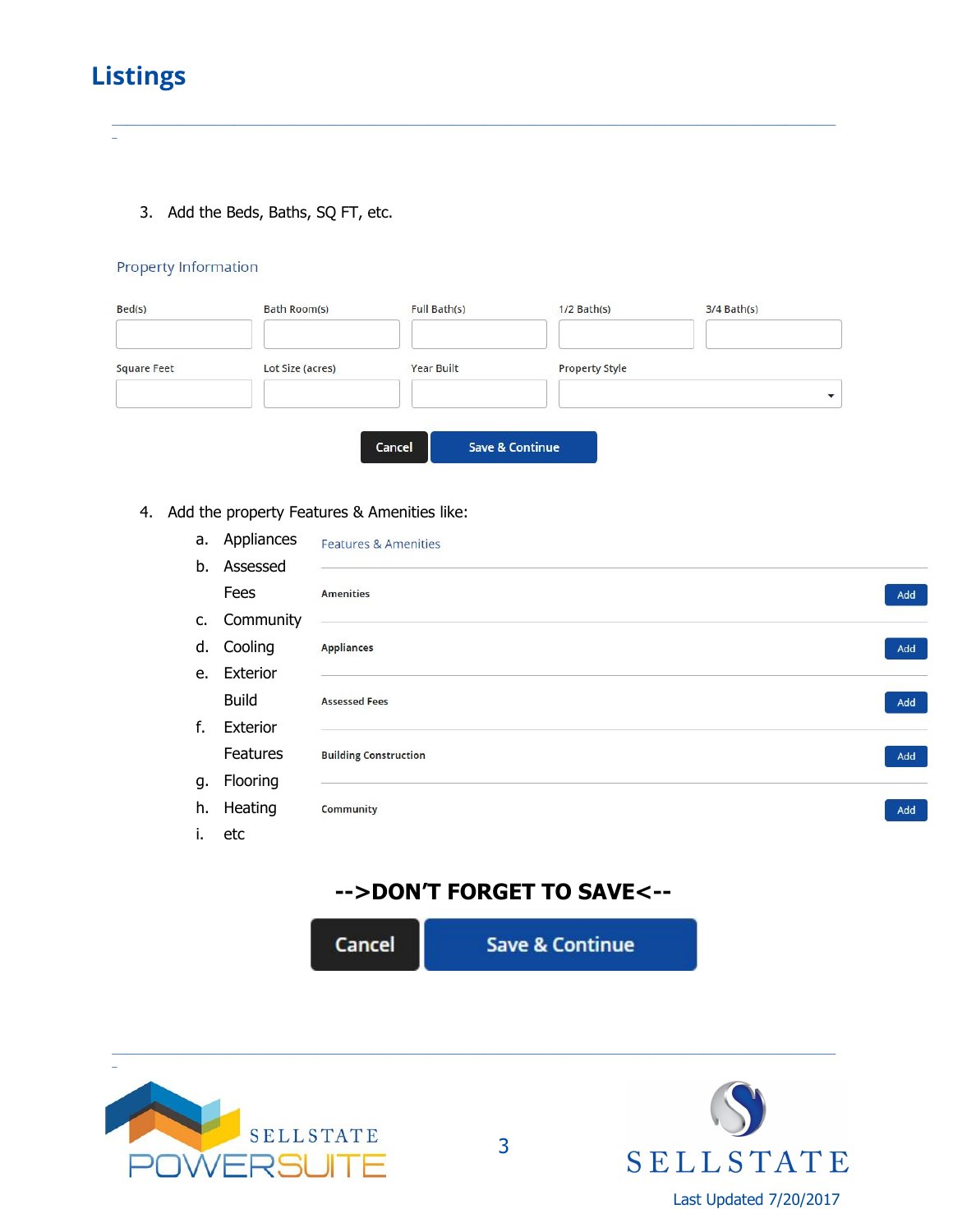## 5. Add a catchy Headline and compelling description for your listing

Cancel

**Headline & Description** 

| Headline           |  |  |  |
|--------------------|--|--|--|
|                    |  |  |  |
| <b>Description</b> |  |  |  |
|                    |  |  |  |
|                    |  |  |  |
|                    |  |  |  |
|                    |  |  |  |
|                    |  |  |  |
|                    |  |  |  |
|                    |  |  |  |

**Save & Continue** 

6. Add Photos and a virtual tour then PUBLISH!